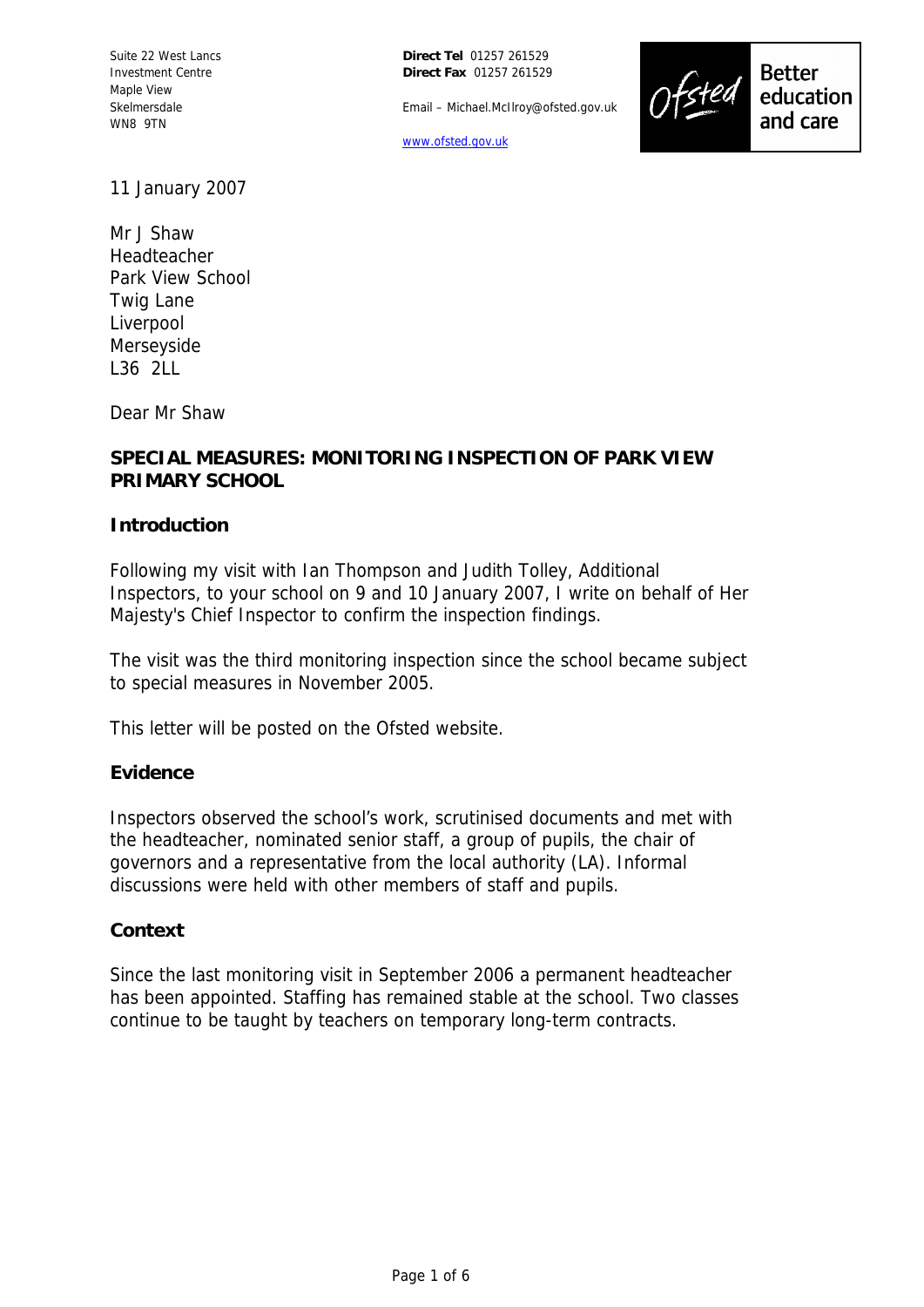

# **Achievement and standards**

The standards achieved by pupils in the most recent national assessments at the end of Key Stage 2 in 2006 were very low, particularly in mathematics. These were reported on in detail in the last monitoring letter. Whilst the standards achieved by current pupils remain low overall, they are beginning to rise. In nearly all lessons observed, pupils made satisfactory progress in their learning and some made good progress. However, the legacy of underachievement means that too many pupils are not yet working at the levels expected for their age group. The school remains realistic about the scale of the task it faces to raise standards to a satisfactory level and has begun to tackle this determinedly.

The performance of pupils has been carefully tracked and this information has been well used to identify underachievement. Subsequently, the school has targeted pupils who are underperforming through the use of an increasing number of intervention strategies. For example, effective additional classes have been held for groups of Year 6 pupils who have fallen behind in English and mathematics. The school's assessment information, based on recent internal testing, suggests that standards for Year 6 pupils are rising and will lead to an improvement on the very low English and mathematics results achieved in 2006. However, standards in mathematics continue to lag behind those in English. Some additional lessons for Year 6 pupils have also taken place in science but the school has not yet fully assessed how well its pupils are achieving in this subject.

Other year groups have also received additional help to raise standards. The Further Literacy Strategy and the Early Literacy Strategy have been used to raise attainment for groups of pupils in Year 5 and Year 1. A mathematics recovery strategy has raised attainment for some pupils in Key Stage 1. In combination with improvements in behaviour and attendance, these strategies are beginning to reverse the downward trend in achievement.

Pupils with learning difficulties and/or disabilities are making satisfactory progress and some are now making good progress. This is an improvement on the position observed during the last monitoring visit. The more accurate use of performance data, more frequent reviews of how pupils are doing and closer liaison between staff have contributed to this.

Progress on the areas for improvement identified by the inspection in November 2005:

> raise standards across the school especially in English and mathematics – satisfactory progress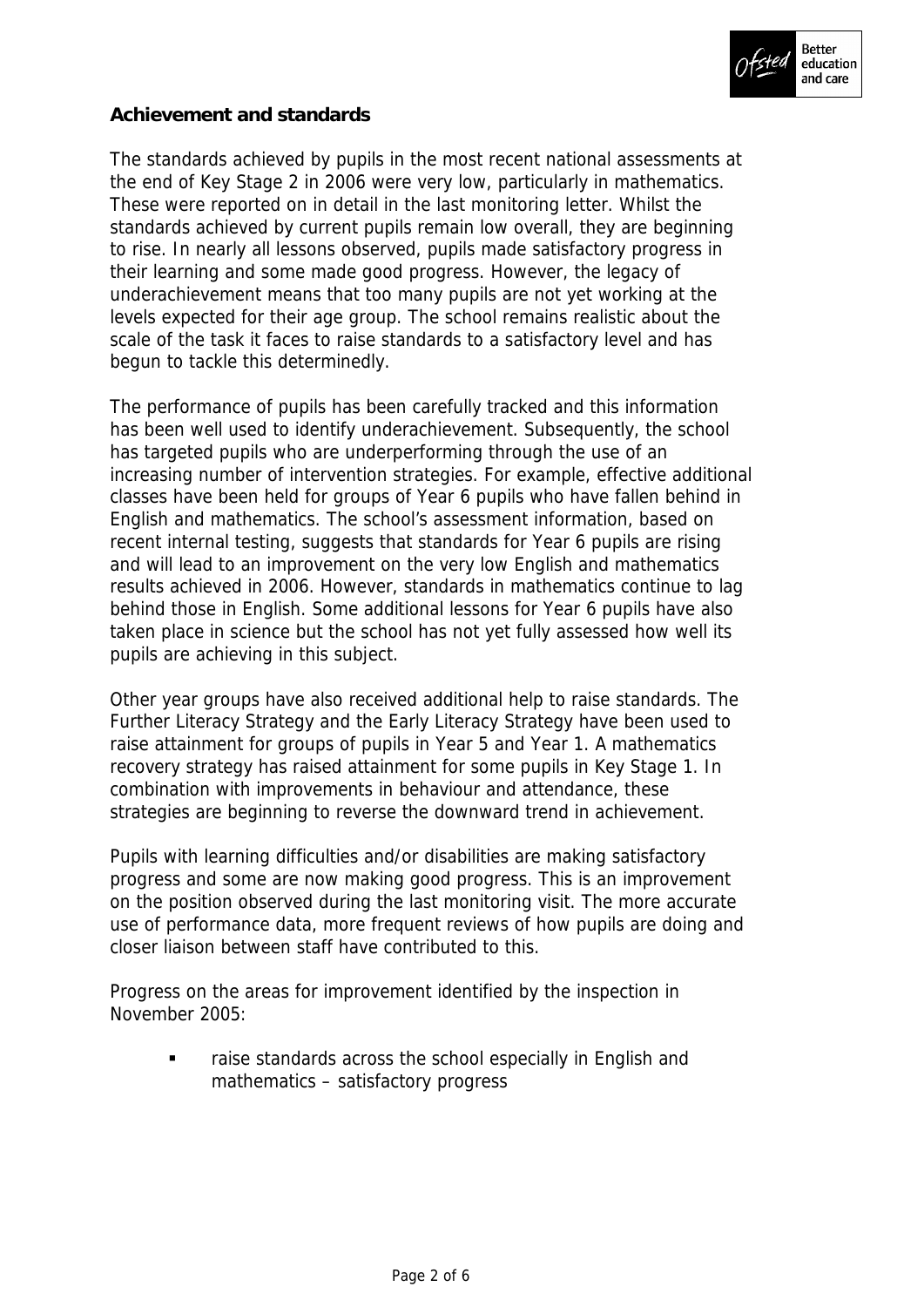

# **Personal development and well-being**

Pupils' attitudes and behaviour are good in response to the school's continued development of its 'behaviour for learning' policy and its more consistent application. The learning atmosphere in the school has continued to improve. Pupils, including the youngest, are showing a greater understanding of the school's core values. They are more settled and exclusions have been greatly reduced. Learners are developing responsible attitudes to working independently. The majority of pupils contribute willingly to lessons and many show that they are eager to learn. Pupils say that they enjoy coming to school and this is reflected in a marked improvement in attendance, which is now broadly average. Pupils feel safe in school and are confident that they have someone to turn to if they are in difficulty. They believe they have a voice in the school that will be heard and that they can make a positive contribution to the school community, for example, through the school council.

# **Quality of provision**

The quality of teaching is satisfactory overall: in over a third of lessons observed it was good. Where teaching is good, work is challenging and well matched to learners' needs. Pupils are clear about what they have to do and expectations of what they can achieve are high. Information and communication technology, such as interactive whiteboards, is well used by teachers. Additional adults are generally well used, particularly in supporting less able pupils. All staff have worked hard to ensure that the 'behaviour for learning' policy is consistently applied. This has had a major impact on teaching and learning. Behaviour is good in classrooms and little time is lost managing poor conduct. The attitudes of pupils to learning are also much more positive. The school has sensibly taken advantage of improvements in behaviour to launch initiatives that have a beneficial impact on learning. An example of this is the recent drive to encourage pupils to listen more attentively.

Although teaching is satisfactory overall, there are nonetheless some weaknesses. Introductions to lessons are often too lengthy and pupils do not always have enough opportunities, or time, to apply what they have learnt independently. In some cases, pupils become restless when they are asked to sit and listen for too long. Concluding plenary sessions are not always well used and some opportunities for assessing how well pupils have progressed are missed. The quality of planning is variable and assessment information is not used consistently to match work to the needs of all pupils. Not all the more able pupils are sufficiently challenged. Marking is supportive but does not yet give many pupils clear enough guidance about how to improve. The school has timely plans to address this. The school has recently introduced its own system of monitoring teaching and learning and is beginning to identify and remedy weaknesses in teaching.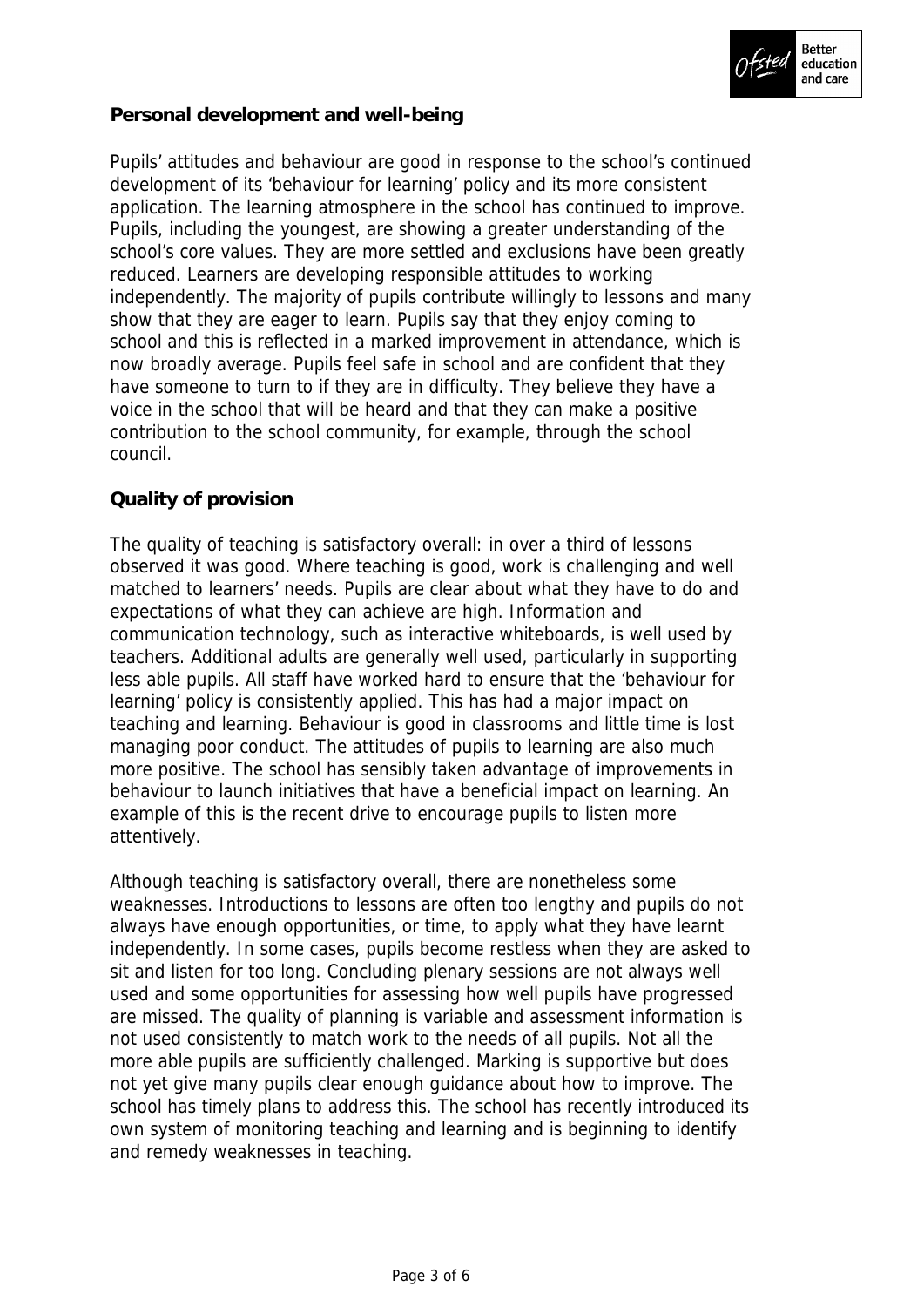

The school continues to improve its systems for providing guidance and support for pupils. For example, the learning mentor and other designated staff provide good support for pupils identified at risk of exclusion. The school has worked hard to develop a comprehensive system for assessing and tracking pupils' performance. This enables areas of underachievement to be identified promptly and remedial action can be taken. The system is in the early stages of its implementation and it is too early to judge its full impact on learning. Pupils have recently received targets for improvement in literacy and numeracy and these have been shared with parents. However, the way in which targets for mathematics are worded is too complex. Consequently, pupils are unable to say what it is that they should be able to do or what they need to do to improve their work.

The system for assessing the needs of pupils with learning difficulties and/or disabilities is now well established. Teaching assistants are fully involved in tracking and recording pupils' performance. Careful records of progress are kept so that all staff are informed of pupils' changing needs and able to plan for them. Parents and pupils are involved in regular reviews of progress towards the targets included in individual education plans. The organization of support provided for pupils with learning difficulties and/or disabilities was identified as an area for improvement following the last monitoring visit. The school has acted promptly to remedy this issue. Teaching assistants are fully involved in lesson planning and understand better how they can contribute to pupils' progress.

Progress on the areas for improvement identified by the inspection in November 2005:

- raising the proportion of good or better teaching so that it enables all pupils to make good progress – satisfactory progress
- implementing systems to assess and track accurately pupils' progress, and using the information to direct future action – good progress
- ensuring that the support available to pupils helps them to understand how they can improve their work - satisfactory progress

**Leadership and management**

The appointment of the acting headteacher to the post of permanent headteacher has contributed to the continued stability in leadership and management of the school. He is strongly supported by the governing body. Under his good and purposeful leadership, morale and the sense of teamwork have continued to improve and the school is rapidly developing a strong shared sense of purpose. A positive learning ethos has continued to develop. Routines are more firmly embedded. An example of this is the more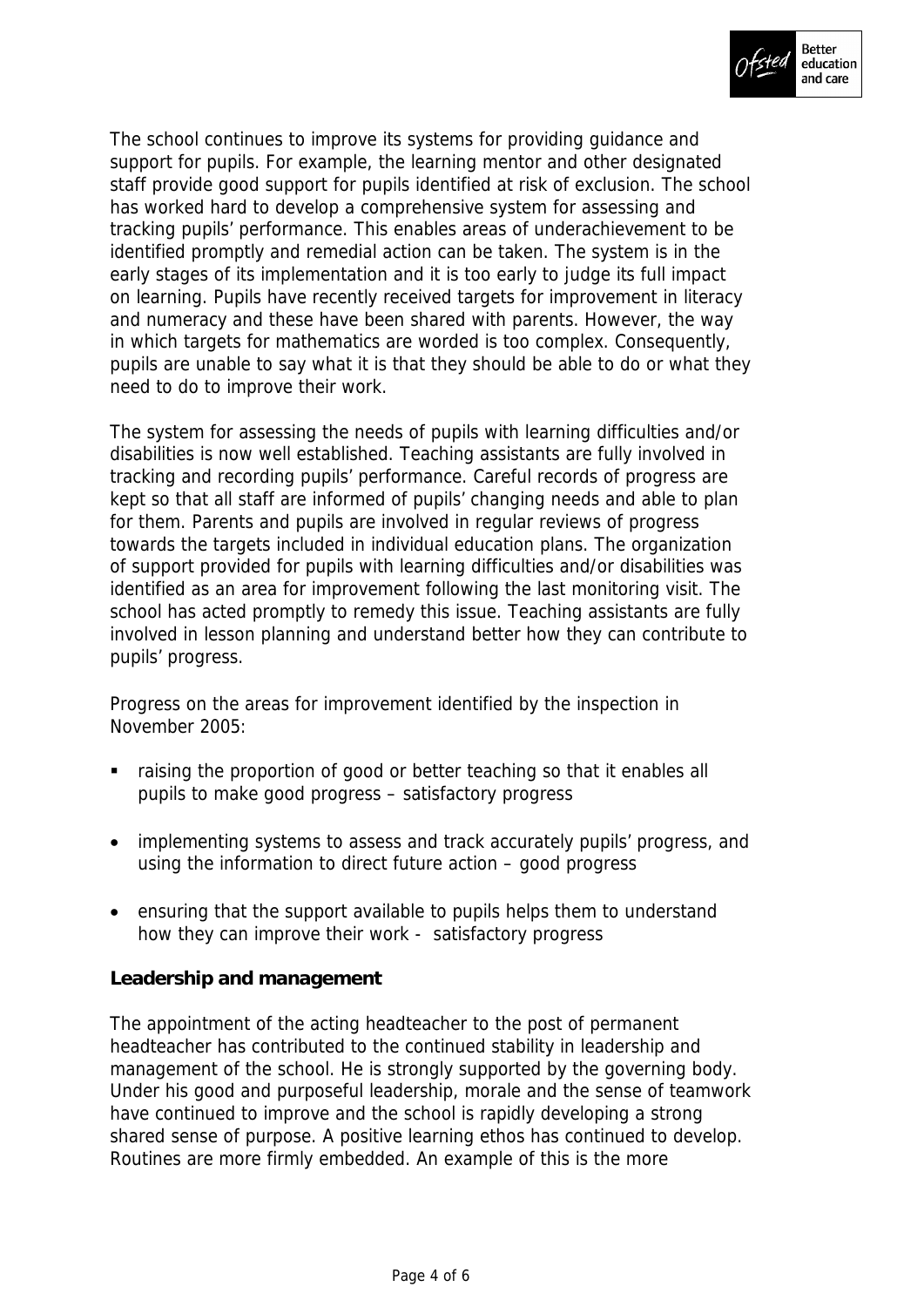

consistent application of the 'behaviour for learning' policy. Stability in staffing has been maintained and careful thought is given to how staff are deployed so that improvements in standards are sustained.

The school has resolutely and successfully tackled the areas for improvement identified during the previous monitoring inspection. A good start has been made in developing the school's own internal systems for checking the effectiveness of its work. The headteacher has led the school's monitoring programme, which is identifying strengths and weaknesses in teaching and learning. Another senior manager regularly monitors planning. Following training and guidance provided by the LA, several key subject managers have begun to observe lessons and check pupils' work.

The management of the school has been strengthened. The roles of members of the senior management team have been more precisely defined and the team now meets regularly. It is appropriately focused on improving the achievement of pupils. Four staff groups have been set up under the leadership of senior managers to develop other key aspects of school life, such as inclusion and creativity. Consequently, the senior management team is now more effective and providing greater strategic direction for the school. Job descriptions have been put in place for all teaching staff. Teachers are clear about their own roles as subject managers and about the roles of others. Subject managers have produced action plans for their subjects. Arrangements for the statutory performance management of teachers have been put in place. The school development plan is aptly focused on raising the attainment of pupils and is regularly evaluated, although there are no key milestones against which the improvement in standards can be judged.

The school continues to develop good relations with parents and to involve them more in their children's learning. For example, several information evenings have been held to show parents how pupils' learning and progress are assessed and to advise them on how they can help their children improve. Time was taken at the recent set of parents' evenings to explain the system of pupils' targets which has recently been enacted.

Progress on the areas for improvement identified by the inspection in November 2005:

> establishing a strong, stable and positive team providing coherent leadership and management - good progress

#### **External support**

The LA provides good support for the school. It has continued to fund the Intensfying Support Programme. A number of the LA's consultants work regularly with the school and provide training. LA resources such as financial and personnel advice are drawn on by the school. Regular meetings are held